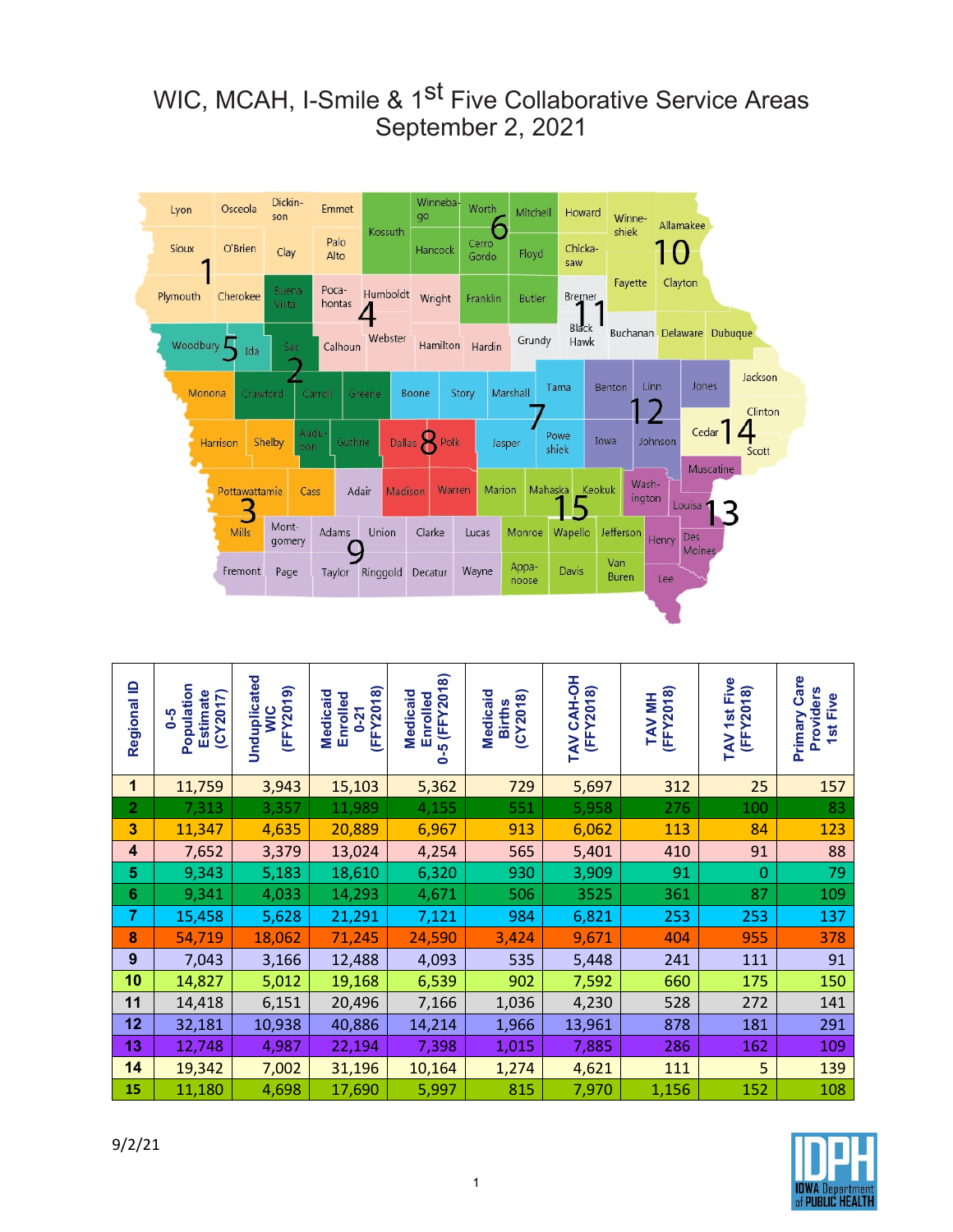## WIC, MCAH, I-Smile 1st Five CSA Data 9/2/2021

| <b>Regional</b><br>ID | <b>COUNTY</b>   | $0-5$<br><b>Populatio</b><br>n Estimate<br>(CY2017) | <b>Unduplica</b><br>ted WIC<br>(FFY2019) | <b>Medicaid</b><br><b>Enrolled</b><br>$0 - 21$<br>(FFY2018) | <b>Medicaid</b><br><b>Enrolled</b><br>$0-5$<br>(FFY2018) | <b>Medicaid</b><br><b>Births</b><br>(CY2018) | <b>TAV CAH-</b><br><b>OH</b><br>(FFY2018) | <b>TAV MH</b><br>(FFY2018) | <b>TAV 1st</b><br><b>Five</b><br>(FFY2018) | <b>Primary</b><br>Care<br><b>Providers</b><br><b>1st Five</b> |
|-----------------------|-----------------|-----------------------------------------------------|------------------------------------------|-------------------------------------------------------------|----------------------------------------------------------|----------------------------------------------|-------------------------------------------|----------------------------|--------------------------------------------|---------------------------------------------------------------|
|                       | 1 Cherokee      | 817                                                 | 347                                      | 1,137                                                       | 422                                                      | 53                                           | 428                                       | 48                         | $\overline{0}$                             | 12                                                            |
|                       | 1 Clay          | 1179                                                | 532                                      | 1,783                                                       | 625                                                      | 92                                           | 455                                       | 14                         | 0                                          | 23                                                            |
|                       | 1 Dickinson     | 1028                                                | 351                                      | 1,309                                                       | 432                                                      | 51                                           | 245                                       | $\overline{0}$             | $\overline{0}$                             | 14                                                            |
|                       | 1 Emmet         | 623                                                 | 251                                      | 1,168                                                       | 428                                                      | 57                                           | 573                                       | 18                         | 8                                          | $\overline{9}$                                                |
|                       | 1 Lyon          | 1036                                                | 337                                      | 1,067                                                       | 391                                                      | 44                                           | 219                                       | 17                         | 0                                          | 5                                                             |
|                       | 1 Obrien        | 1034                                                | 278                                      | 1,455                                                       | 493                                                      | 63                                           | 333                                       | $\overline{2}$             | 16                                         | 13                                                            |
|                       | 1 Osceola       | 443                                                 | 100                                      | 672                                                         | 211                                                      | 17                                           | 119                                       | $\overline{0}$             | 0                                          | 5                                                             |
|                       | 1 Palo Alto     | 635                                                 | 196                                      | 907                                                         | 322                                                      | 49                                           | 275                                       | 5 <sup>5</sup>             | $\overline{1}$                             | 9                                                             |
|                       | 1 Plymouth      | 1948                                                | 584                                      | 2,231                                                       | 748                                                      | 95                                           | 1714                                      | 60                         | $\overline{0}$                             | 18                                                            |
|                       | 1 Sioux         | 3016                                                | 967                                      | 3,374                                                       | 1290                                                     | 208                                          | 1336                                      | 148                        | 0                                          | 49                                                            |
| 1 Total               |                 | 11759                                               | 3943                                     | 15,103                                                      | 5362                                                     | 729                                          | 5697                                      | 312                        | 25                                         | 157                                                           |
|                       | 2 Audubon       | 375                                                 | 174                                      | 604                                                         | 200                                                      | 27                                           | 294                                       | 29                         |                                            | 5                                                             |
|                       | 2 Buena Vista   | 1,792                                               | 1,139                                    | 3,364                                                       | 1,229                                                    | 196                                          | 1,083                                     | 14                         | 7                                          | 16                                                            |
|                       | 2 Carroll       | 1,638                                               | 488                                      | 2,293                                                       | 767                                                      | 77                                           | 939                                       | 128                        | 17                                         | 25                                                            |
|                       | 2 Crawford      | 1,447                                               | 890                                      | 2,654                                                       | 940                                                      | 132                                          | 2,450                                     | 45                         | 23                                         | 12                                                            |
|                       | 2 Greene        | 649                                                 | 259                                      | 1,101                                                       | 356                                                      | 42                                           | 480                                       | 10                         | 42                                         | 6                                                             |
|                       | 2 Guthrie       | 709                                                 | 235                                      | 1,040                                                       | 348                                                      | 41                                           | 370                                       | 44                         | 5                                          | 10                                                            |
|                       | 2 Sac           | 703                                                 | 172                                      | 933                                                         | 315                                                      | 36                                           | 342                                       | $6\overline{6}$            | 6                                          | $\overline{9}$                                                |
| 2 Total               |                 | 7313                                                | 3357                                     | 11989                                                       | 4155                                                     | 551                                          | 5958                                      | 276                        | 100                                        | 83                                                            |
|                       | 3 Cass          | 880                                                 | 322                                      | 1,545                                                       | 471                                                      | 75                                           | 377                                       | 7                          | 7                                          | 14                                                            |
|                       | 3 Harrison      | 1,013                                               | 312                                      | 1,569                                                       | 544                                                      | 67                                           | 250                                       | 9                          | 11                                         | 9                                                             |
|                       | 3 Mills         | 1,053                                               | 304                                      | 1,489                                                       | 475                                                      | 49                                           | 480                                       | $\overline{4}$             | 9                                          | $\overline{7}$                                                |
|                       | 3 Monona        | 569                                                 | 250                                      | 1,111                                                       | 360                                                      | 52                                           | 182                                       | $\overline{4}$             | 7                                          | 16                                                            |
|                       | 3 Pottawattamie | 7,087                                               | 3,193                                    | 14,093                                                      | 4,745                                                    | 606                                          | 4,561                                     | 38                         | 39                                         | 66                                                            |
|                       | 3 Shelby        | 745                                                 | 254                                      | 1,082                                                       | 372                                                      | 64                                           | 212                                       | 51                         | 11                                         | 11                                                            |
| 3 Total               |                 | 11347                                               | 4635                                     | 20,889                                                      | 6967                                                     | 913                                          | 6062                                      | 113                        | 84                                         | 123                                                           |
|                       | 4 Calhoun       | 713                                                 | 224                                      | 926                                                         | 322                                                      | 44                                           | 590                                       | 29                         | 23                                         | $\overline{9}$                                                |
|                       | 4 Hamilton      | 1,102                                               | 480                                      | 1,554                                                       | 520                                                      | 68                                           | 621                                       | 64                         | 14                                         | 10                                                            |
|                       | 4 Hardin        | 1,060                                               | 390                                      | 1,841                                                       | 584                                                      | 79                                           | 397                                       | 12                         | 8                                          | 15                                                            |
|                       | 4 Humboldt      | 710                                                 | 273                                      | 962                                                         | 290                                                      | 42                                           | 437                                       | 28                         | 3                                          | 5                                                             |
|                       | 4 Pocahontas    | 482                                                 | 129                                      | 840                                                         | 276                                                      | 22                                           | 216                                       | 6                          | $\overline{1}$                             | 4                                                             |
|                       | 4 Webster       | 2,600                                               | 1,324                                    | 5,045                                                       | 1,656                                                    | 234                                          | 2,457                                     | 225                        | 40                                         | 23                                                            |
|                       | 4 Wright        | 985                                                 | 559                                      | 1,856                                                       | 606                                                      | 76                                           | 683                                       | 46                         | $\overline{2}$                             | 22                                                            |
| 4 Total               |                 | 7652                                                | 3379                                     | 13,024                                                      | 4254                                                     | 565                                          | 5401                                      | 410                        | 91                                         | 88                                                            |
|                       | 5 Ida           | 484                                                 | 173                                      | 686                                                         | 236                                                      | 29                                           | 193                                       | 27                         | $\overline{0}$                             | 9                                                             |
|                       | 5 Woodbury      | 8859                                                | 5010                                     | 17,924                                                      | 6084                                                     | 901                                          | 3716                                      | 64                         | 0                                          | 70                                                            |
| 5 Total               |                 | 9343                                                | 5183                                     | 18,610                                                      | 6320                                                     | 930                                          | 3909                                      | 91                         | $\overline{0}$                             | 79                                                            |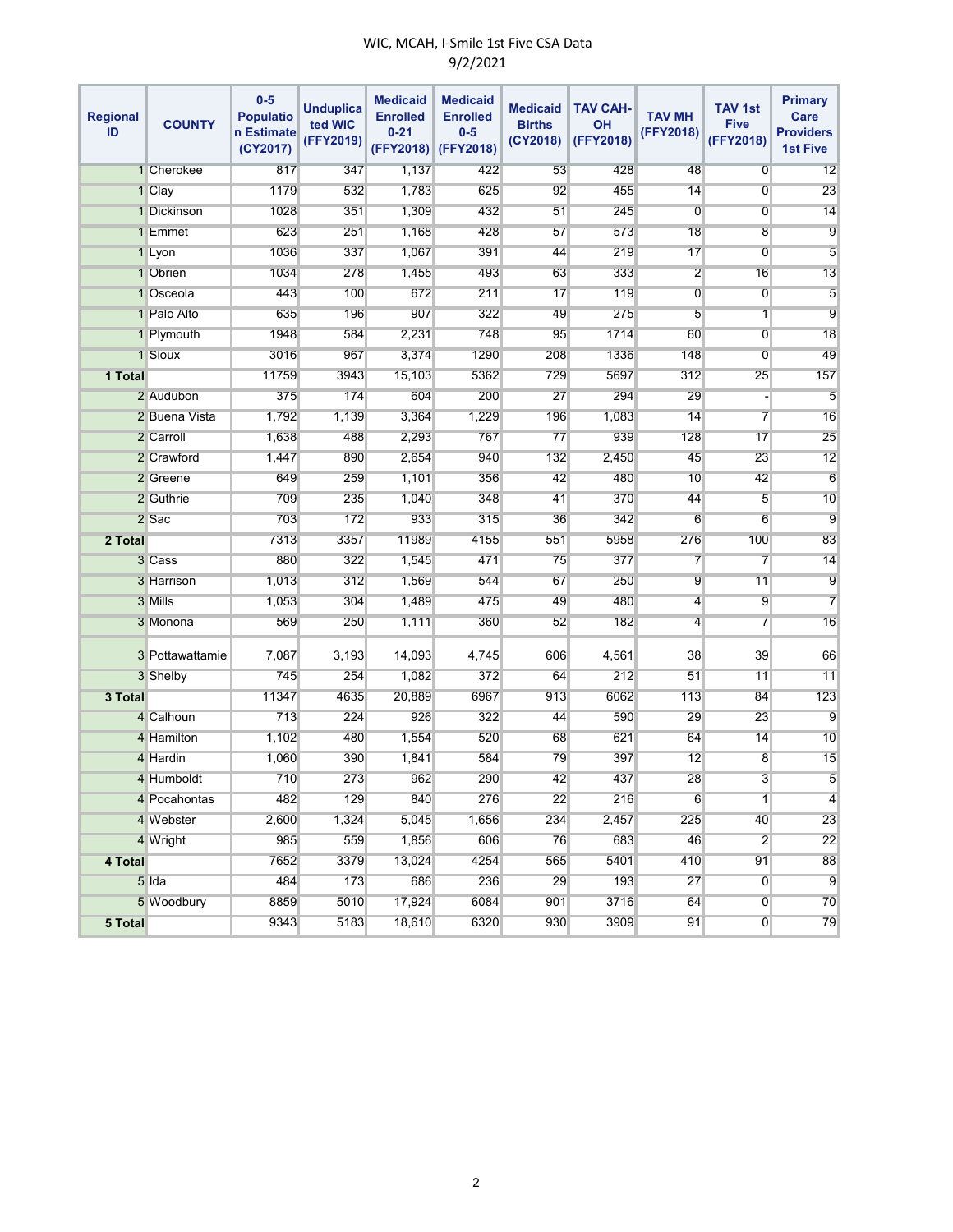## WIC, MCAH, I-Smile 1st Five CSA Data 9/2/2021

|          | 6 Butler      | 937    | 288    | 1,374  | 398    | 50    | 77    | 11             | 13              | $\overline{9}$  |
|----------|---------------|--------|--------|--------|--------|-------|-------|----------------|-----------------|-----------------|
|          | 6 Cerro Gordo | 2,874  | 1,414  | 4,667  | 1,543  | 54    | 2,148 | 212            | 35              | 36              |
|          | 6 Floyd       | 1,128  | 522    | 2,050  | 687    | 94    | 457   | 37             | 8               | 14              |
|          | 6 Franklin    | 710    | 384    | 1,336  | 447    | 54    | 336   | 37             | 7               | 8               |
|          | 6 Hancock     | 686    | 284    | 976    | 300    | 55    | 57    | 24             | 9               | 9               |
|          | 6 Kossuth     | 1,014  | 416    | 1,257  | 414    | 70    | 129   | 17             | 5               | 14              |
|          | 6 Mitchell    | 750    | 243    | 853    | 297    | 53    | 43    | 10             |                 | $\overline{9}$  |
|          | 6 Winnebago   | 727    | 283    | 1,040  | 352    | 43    | 184   | 13             | $\overline{3}$  | 9               |
|          | 6 Worth       | 515    | 199    | 740    | 233    | 33    | 94    |                | $\overline{7}$  | $\overline{1}$  |
| 6 Total  |               | 9341   | 4033   | 14293  | 4671   | 506   | 3525  | 361            | 87              | 109             |
|          | 7 Boone       | 1,751  | 539    | 2,364  | 726    | 90    | 319   | 10             | 22              | 11              |
|          | 7 Jasper      | 2,639  | 911    | 3,786  | 1,272  | 160   | 1,229 | 8              | 36              | 23              |
|          | 7 Marshall    | 3,319  | 1,926  | 6,480  | 2,140  | 331   | 2,616 | 110            | 95              | 28              |
|          | 7 Poweshiek   | 1,099  | 302    | 1,504  | 481    | 61    | 628   | 5              | 11              | 16              |
|          | 7 Story       | 5,322  | 1,444  | 4,894  | 1,748  | 242   | 1,629 | 93             | 67              | 48              |
|          | 7 Tama        | 1,328  | 506    | 2,263  | 754    | 100   | 400   | 27             | 22              | 11              |
| 7 Total  |               | 15,458 | 5628   | 21,291 | 7121   | 984   | 6821  | 253            | 253             | 137             |
|          | 8 Dallas      | 8,396  | 1,241  | 5,275  | 1,834  | 247   | 843   | 17             | 64              | 44              |
|          | 8 Madison     | 1,151  | 187    | 1,287  | 396    | 53    | 259   | 10             | 16              | 12              |
|          | 8 Polk        | 41,495 | 15,790 | 61,019 | 21,075 | 2,961 | 6,984 | 319            | 803             | 292             |
|          | 8 Warren      | 3,677  | 844    | 3,664  | 1,285  | 163   | 1,585 | 58             | 72              | 30              |
| 8 Total  |               | 54.719 | 18062  | 71,245 | 24,590 | 3424  | 9,671 | 404            | 955             | 378             |
|          | 9 Adair       | 458    | 330    | 721    | 223    | 39    | 262   | 12             | 7               | $\overline{4}$  |
|          | 9 Adams       | 266    | 129    | 405    | 148    | 18    | 159   | $\overline{8}$ | $\overline{4}$  | 3               |
|          | 9 Clarke      | 802    | 405    | 1,362  | 476    | 66    | 524   | 12             | 27              | 6               |
|          | 9 Decatur     | 592    | 268    | 1,066  | 339    | 56    | 310   | 10             | 7               | 8               |
|          | 9 Fremont     | 471    | 170    | 881    | 303    | 27    | 272   | $\overline{4}$ | 4               | $\overline{7}$  |
|          | 9 Lucas       | 568    | 285    | 1,132  | 400    | 48    | 388   | 11             | 13              | 10              |
|          | 9 Montgomery  | 740    | 352    | 1,420  | 496    | 59    | 418   | 22             | 8               | $6\overline{6}$ |
|          | 9 Page        | 930    | 390    | 1,944  | 591    | 73    | 608   | 45             | 5               | 17              |
|          | 9 Ringgold    | 363    | 113    | 473    | 142    | 22    | 213   | 6              | 7               | $6\overline{6}$ |
|          | 9 Taylor      | 477    | 185    | 750    | 259    | 34    | 680   | 15             | 9               | $\overline{5}$  |
|          | 9 Union       | 824    | 406    | 1,604  | 494    | 69    | 1,198 | 89             | 14              | $\overline{9}$  |
|          | 9 Wayne       | 552    | 133    | 730    | 222    | 24    | 416   | $\overline{7}$ | $6\overline{6}$ | 10              |
| 9 Total  |               | 7043   | 3166   | 12488  | 4093   | 535   | 5448  | 241            | 111             | 91              |
|          | 10 Allamakee  | 1,111  | 502    | 1,734  | 602    | 78    | 427   | 36             | 21              | 12              |
|          | 10 Chickasaw  | 870    | 257    | 1,036  | 347    | 50    | 165   |                | $\overline{4}$  | 13              |
|          | 10 Clayton    | 1,174  | 322    | 1,399  | 514    | 68    | 623   | 43             | 14              | 12              |
|          | 10 Delaware   | 1,312  | 322    | 1,306  | 453    | 62    | 359   | 31             | $\overline{4}$  | 19              |
|          | 10 Dubuque    | 7,359  | 2,707  | 9,262  | 3,176  | 457   | 4,712 | 516            | 111             | 38              |
|          | 10 Fayette    | 1,250  | 460    | 2,317  | 750    | 90    | 718   | 10             | $\overline{9}$  | 19              |
|          | 10 Howard     | 714    | 238    | 831    | 298    | 46    | 222   | 10             | 6               | 10              |
|          | 10 Winneshiek | 1,037  | 204    | 1,283  | 399    | 51    | 366   | 14             | 6               | 27              |
| 10 Total |               | 14,827 | 5012   | 19,168 | 6539   | 902   | 7592  | 660            | 175             | 150             |